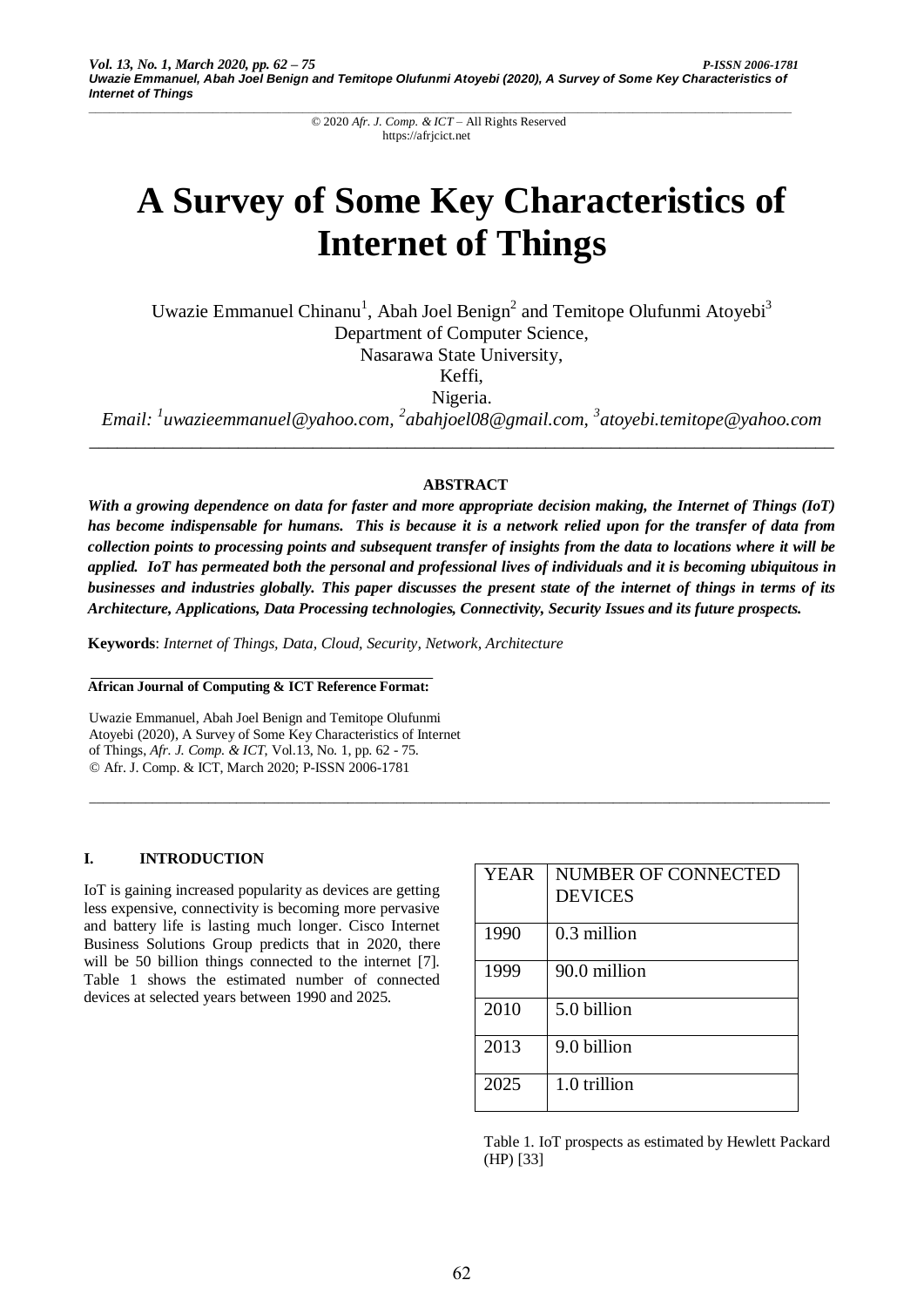This paper seeks to give a complete description of the concept of Internet of Things IoT, while bringing to light its features, implications and prospects. The objectives are:

- i. To describe the Internet of Things
- ii. Explain the nature of IoT
- iii. Describe the essence of IoT
- iv. Mention the applicability of IoT
- v. Analyse the threat IoT faces
- vi. Mention predictions about the future of IoT

Some previous papers discuss IoT in terms of its definition, potentials, and societal role [1], the Wireless Communication Technologies for IoT [50], The Security threat to IoT Architectural layers [16], but none like this one gives an all-encompassing detail of IoT covering its Definition, Architecture, Applications, Data Processing technologies, Connectivity, Security Issues and its future prospects.

The term 'Internet of Things' (IoT) was first used in 1999 by Pioneer of British Technology Kevin Ashton [1], in terms of supply chain management [6]. According to him, the Internet of Things refers to the system of physical objects that have sensors and are connected to the internet.

When an everyday object has a sensor attached to it for sensing its environment, it is connected to a network so that it can send the data captured to other devices and it has actuators with which it can act on its environment based on information it receives from services on other systems on the network, that object becomes an Internet of Things device.

According to the 2020 conceptual Framework, the Internet of things is expressed with the simple formula:

IoT= Services + Data + Networks + Sensors [1]

Other IoT formulas still exist. A typical IoT Equation is represented as:

Internet of Things = Internet + Controller, Sensor and Actuators + Physical objects [2]

Both equations presented above still have short comings in their representation of Internet of Things.

The conceptual framework fails to show that several sensors don't stand alone but are attached to everyday objects which make the IoT relevant. Also, actuators were not mentioned even though they are part of many IoT devices. Controllers for activating both the sensors and actuators and transferring data from sensors to the network or transferring information from the network to the actuators are also absent. However, the conceptual framework correctly identifies Sensors, networks, Data and Services (which might include Cloud, Edge, Fog and Mist services).

The Typical IoT Equation rightly identifies Controllers, Sensors and Actuators added to Physical objects and the internet as components of IoT. However, it fails to realize that without services (like storage and processing) dealing with the data collected by sensors, IoT will gain little applicability.

Therefore, to represent IoT in a manner which leaves no important factor out, the Holistic Equation is very useful and is given by equation (1)

IoT = Sevices + Data + Networks + Controller, Sensor and Actuator + Physical Object  $(1)$ 

A sensor detects changes in its environment and obtains data about that change while an actuator acts on its environment by moving or controlling something. Actuators are of the following types: electrical, pneumatic (uses air pressure), hydraulic (uses fluid pressure) and mechanical. Table 2 shows the type of data collected, sensors, applications and IoT devices involved.

IoT Eco system includes Objects, Data [8], People, Places, Time, Network and operations/services [14].

#### **Key features of IoT include:**

(i) Instrumentation: Sensors like in-vehicle transponders, Infrared sensors, RFID, CCTV Cameras, GPS Sensors, Pneumatic tubes, Inductive loops, Piezo-electric strips, Passive acoustic, etc are needed for the collection of various data. Actuators are also needed in some IoT devices to effect changes in the external environment. These sensors and actuators are attached to physical objects – the "things" that make up the "Internet of Things" [60] - like fridges, cars, clothes, etc used by individuals and businesses.

(ii)Interconnectedness: IoT devices are networked with each other at different scales, ranging from Local Area Networks to Wide Area Networks so that they can communicate with each other [60].

(iii)Intelligence: With IoT, objects have become smart since they are involved in the collection and processing of data to obtain meaningful information for more efficient processes and decision making that improve businesses and the society [60]. System intelligence is key in the development of IoT both now and in the future [59].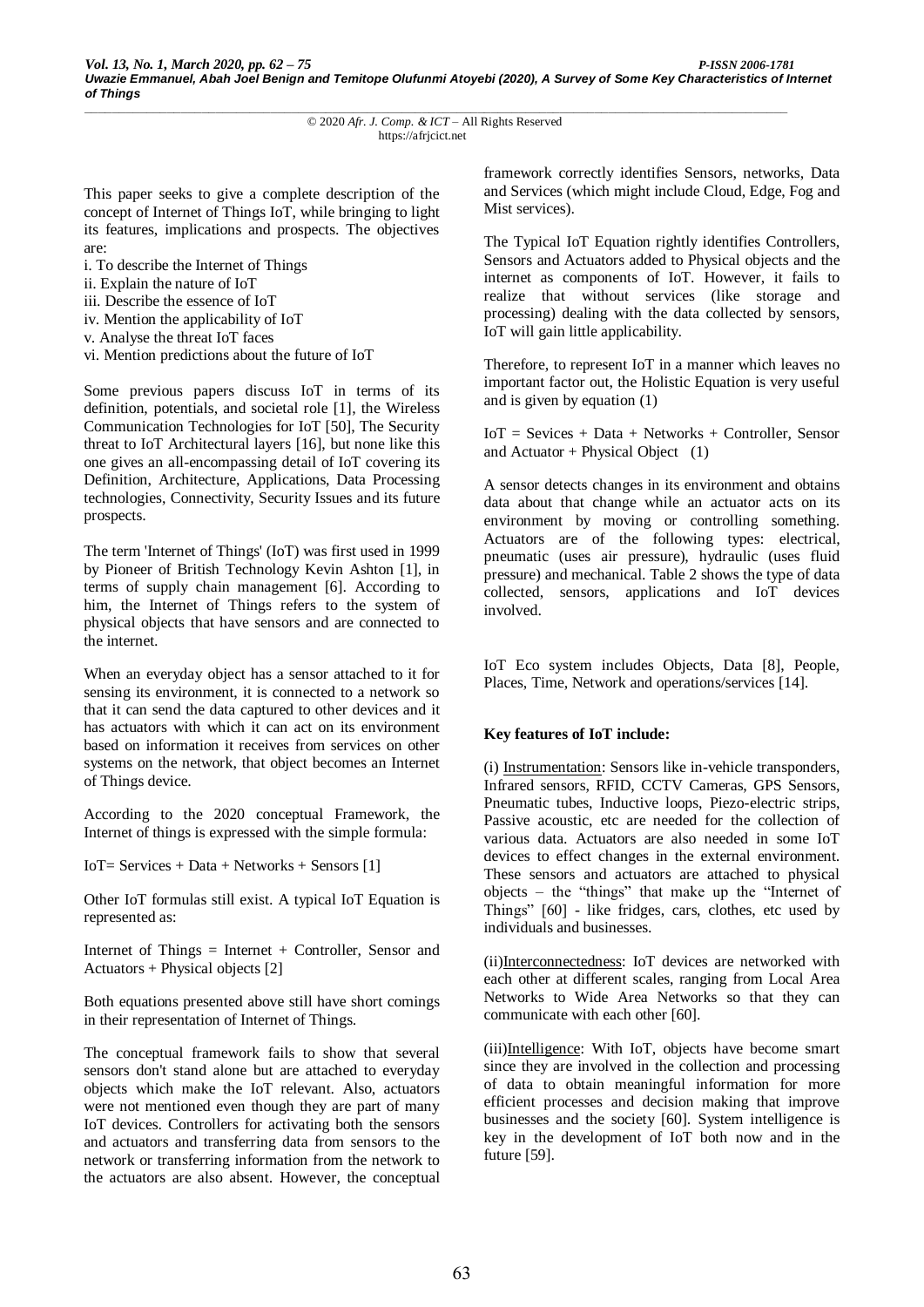## **Types of IoT micro controllers/processors based on performance**

Based on their performance, IoT micro controllers/processors can be splitted into two categories, namely:

Low-end IoT devices: these have very low computational power and memory capacity but they require low power supply to function. Examples of such devices are Arduino, Open-Mote nodes, IoT-LAB M3 nodes, TelosB motes, Zolertia Z1 and Econotag [4].

High-end IoT devices: these are computationally powerful single-board computers like Raspberry pi, Minnowboard Max and Smartphones which run operating systems like Linux and Windows [3].

## **IoT interactions**

There are three different types of interactions in the IoT sphere, such as [5]:

i. Machine to machine (M2M): M2M Connects a device to another [8] or the Internet, to deliver services that meet the needs of individuals and industries, with little or no direct human intervention [9].

ii. Machine to people (M2P): M2P involves the connection between a machine and a person. It facilitates the movement, manipulation, and reporting of data from machines to people for use in making informed judgments [8]. M2P communication is applied in Alarms, Health monitoring devices, Gaming, Speech recognition, Smart shopping and Biometrics authentication [10].

iii. People to people (P2P): (P2P) connections occur when information is transferred from one person to another through network of devices [8]. Such interactions are often called Collaboration.

#### **II. GENERAL CHARACTERISTICS OF IoT**

#### **2.1 IoT Architecture**

Generally, the IoT device architecture is made up of four distinct layers namely:

Perception Layer: This is the physical or device layer which collects data from the sensor nodes and other physical devices such as GPS Arduino, Barcodes and RFID [17]. It includes Endpoint devices like GPS trackers, Thermostat, door lock, Dishwasher, Refrigerator, etc

Network Layer: The main work of this layer is to collect information from the perception layer and the processing unit and securely transfer them to other layers [18]. It is the Access point that accepts data from the Endpoint and sends it to the internet. Network layer consists of Cellular networks, WLAN, Internet [49] etc.

Processing Layer: This layer does intelligent operations such as automatic information evaluation, ubiquitous computing functions and processing data based on intelligent computing [17]. This is the Back End which is a server/service on the internet where the data from the Access Point is stored and/or processed, like a Cloud Service [12].

Application Layer: This is also known as the business layer and is implemented as the top layer in IoT architecture [8]. The application layer receives the data transmitted from network layer and uses the data to provide required services or operations.

The IoT architecture is depicted in Figure 1.

## **2.2 IoT Application contexts and Application Domains**

IoT application contexts include the following [15]: -Consumer IoT (IoT2C) -Enterprise IoT (IoT2B)

#### Consumer IoT (IoT2C)

Consumer IoT refers to things which are marketed directly to consumers [11].

Such things belong to the following categories [15]:

Home: Home automation, Home improvement, Energy efficiency

Lifestyle: Wearable computing, Entertainment and music, Family, Leisure, Pets, Toys, Drones.

Health: Fitness, Monitoring, Measurement, Diagnosis. Mobility: Connected cars, eBikes.

#### Enterprise IoT (IoT2B)

Enterprise IoT refers to the things used in increasing the efficiency of an organization's systems and processes and enabling organizations to improve their services or products [11].

Enterprise IoT has the following categories [15]:

Retail: stores, shops, convenience

Health: monitoring, measurement, diagnosis, surgery, patient care

Energy: transmission & distribution, fossil, nuclear, alternative.

Mobility: Aerospace & airports, marine, rail & stations, automotive, traffic

Cities: infrastructure, water/wastewater, HVAC, Lighting, Security, Life safety

Manufacturing: Mining, Oil & Gas, discrete production, continuous production, supply chain

Public & Services: schools, universities, government, banking, insurance, administration, commercial services. Others: environment, military, agriculture, hospitality.

#### IoT Application Domains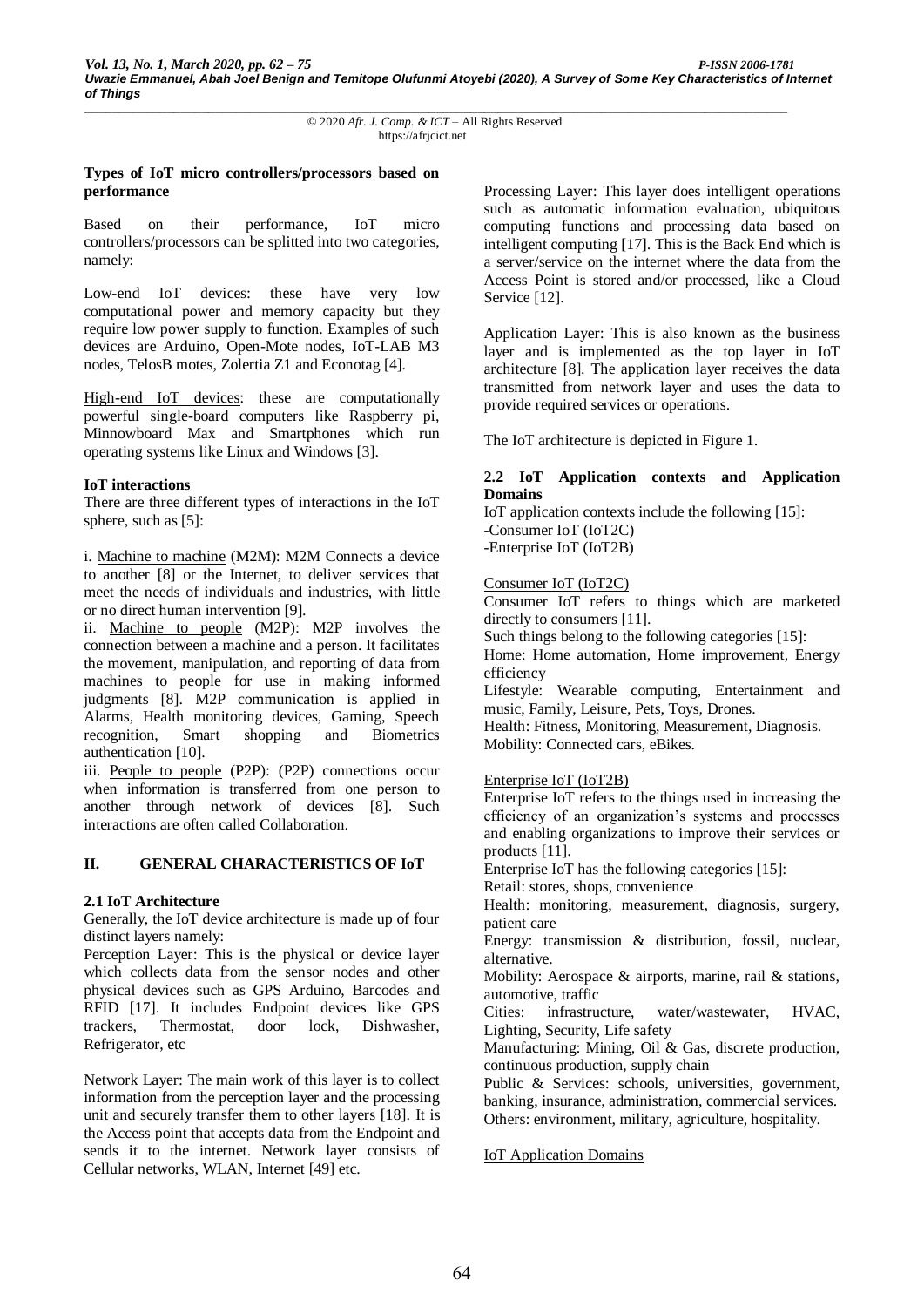IoT is applied in several fields, including: Healthcare, Transportation, Education, Agriculture, Energy, Manufacturing, Home, Environment, City, Drilling/Mining, Government, Retail, Telecommunications, Banking and, Finance, Travel and Hospitality, Architecture/Building, Media and Entertainment, Security, Military.

#### 2.2.1 Healthcare

IoT application to the health industry is the birth of the Smart Healthcare system which has the following benefits: disease prevention and early identification, medical research and patient-tailored healthcare [14], Greater collaboration between health care teams for enhanced performance.

A significant advancement brought about by IoT in healthcare is the introduction of Wearables like Fitness tracking devices to monitor sleep, exercise heart rate, etc or Personal Medical devices to monitor blood pressure, glucose, etc.

#### 2.2.2 Transportation

IoT is successfully being applied to transportation bringing about the Smart Transportation paradigm shift in the following domains: • Aviation • Maritime • Rail • Roadways. Benefits of Smart Transportation are: increased safety, better passenger journeys and more efficient transport of goods [14].

#### 2.2.3 Education

Students' books are loaded into a smart device so they don't carry heavy loads of books to school. From their smart devices students can share ideas [58] and collaborate with their peers and teachers globally. Both the young and old people can have unlimited access to lifelong education with ease from their smart devices.

Smart education enables learners to attend to their skill gaps through learner-centred education tailored towards their individual needs [58]. Through mobile education, from any location teachers/instructors can update students' records and the learners can access their records at their convenience.

With virtual classrooms provided anywhere, students are given safer and more secure physical learning environments.

#### 2.2.4 Agriculture

IoT offers major opportunities for agriculture like: maximising yields, improving Farm collaboration with other farms, regulators, buyers and sellers, monitoring farm and animal health status, observing and tackling environmental challenges [14], etc.

2.2.5 Energy

The Internet of Things in the energy sector has led to the creation of the Smart Grid which is aimed at an automated collection of data used for analysis of the behaviour of energy consumers for efficient and economical delivery of energy, managing patterns in demand and supply, and driving innovation [14].

#### 2.2.6 Manufacturing

It helps to connect workers in a team to foster innovation and efficient operations. It also decreases downtime and increases productivity. It aids real-time visualisation of assets and remote control of operations [54]. Smarter maintenance and dispatching decision making is achieved through it.

#### 2.2.7 Home

Appliances can be controlled from remote locations to conserve energy & water [5] and to prevent accidents. Home monitoring is possible at any time, from anywhere. Intrusion detection systems would alert home owners of intruders. Increased comfort is provided with automation of house chores.

Appliances in the automated home include: Smart thermostat, connected security system, smart refrigerator, self-driving vacuum cleaner, etc.

#### 2.2.8 Environment

Monitoring and control of emission of CO2 and toxic gases from vehicles, factories and farms and other machines. Detection of forest fire through observation of combustion gases and fire conditions [5]. Early detection of Earthquake, Landslide and Avalanche by sensors placed in tremor locations to monitor soil moisture, earth density and vibrations for detecting dangerous soil patterns. Monitoring of snow levels to get real-time information on quality of ski tracks and prevent Avalanche.

#### 2.2.9 City

Time and weather adaptive street lights which cut energy consumption and costs. Parking spaces availability are monitored [5], reducing search time for spaces and generating revenue from the parking spaces. Monitoring vehicle and pedestrian movements for better routing to manage congestion. Waste levels in containers are monitored for proper disposal of rubbish.

#### Case Study of Barcelona, Spain [51].

Barcelona is a smart city people and things are connected to a city Wi-Fi, thereby creating richer experiences and increased economic opportunities for its people, businesses and partners.

Parking sensors in grounds communicate with devices in cars to help vehicle owners easily find spot to park. This reduces traffic caused by cars trying to find an available parking space. People can find information on routes for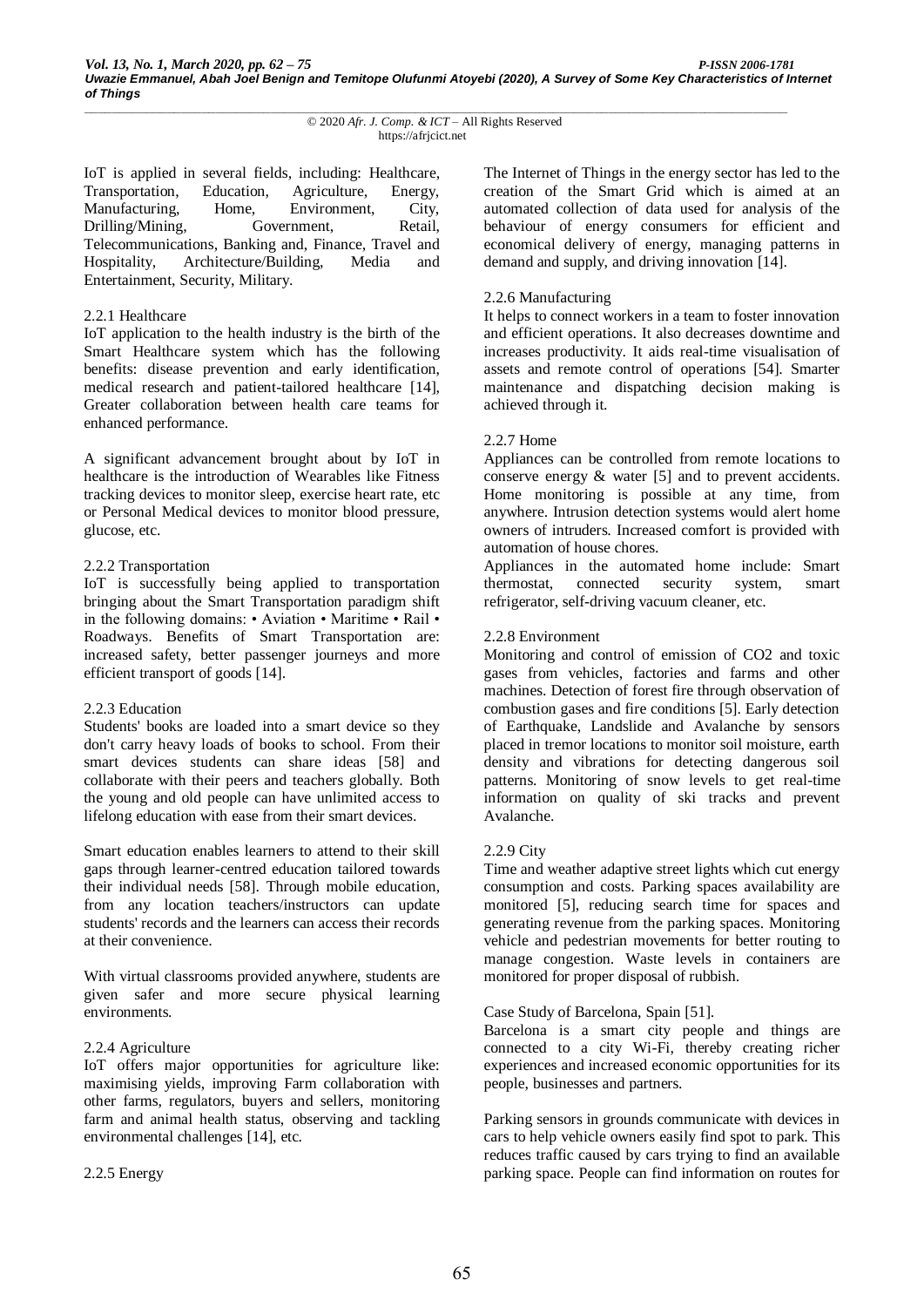vehicles, plus information on an area like businesses and shows, in the area.

It's installing highly efficient street lights, to save energy and optimize maintenance while providing a safe environment for its inhabitants. The city-wide network of sensors provide city officials with real-time data on the flow of citizens, pollution, traffic or weather conditions so that they can easily make decisions.

#### 2.2.10 Building

IoT has led to the invention of Smart buildings which benefit by optimizing design, saving time, minimizing costs, increasing comfort, preserving the environment, increasing productivity, improving security and safety [14].

## **2.3 IoT Enabling Technologies and Connectivity**

2.3.1 Enabling technologies

The following technologies are applied in processing IoT data:

-Cloud Computing for IoT

-Fog Computing for IoT

-Edge Computing for IoT

## Cloud Computing

Cloud computing, is an innovation that looks to discover approaches to give less expensive and more advanced computing through the use of various remote servers on the internet to store [2], oversee and process data [12] instead of a local server or a personal computer. The cloud computing is has successfully provided reliability, high-performance, ubiquity and scalability for IoT [29].

# Fog Computing

Fog computing is an architecture that offers the full Computation, Networking and Storage capabilities of Cloud computing at the Edge of IoT networks [19]. A fog node can consist of a large set of devices, including embedded servers, industrial controllers, switches, routers, and video surveillance cameras [13].

# Edge Computing

An Edge is a node or network device which is in close proximity with a data source and processes the data collected before it is sent to a cloud data centre [6].

# 2.3.2. IoT Connectivity

2.3.2.1. Connection Protocols

2.3.2.1.1. Low-Range, High Bandwidth Protocols: These are Local Area Network (LAN) protocols which include: Ethernet, Bluetooth, Wi-Fi [11], Infrared, Thread, Zigbee [55], Z-Wave, KNX, 6LoWPAN.

Infrared: It is a simple and reliable technology which offers simplex [56] and line-of-sight transmission of signals.

**Ethernet:** It is a protocol for wired transmission [11] with low susceptibility for electromagnetic interference. It has a range of about 100meters [56].

**Bluetooth:** Has low bandwith and spans a low range [55] of about 10 meters [56]. It is weakly susceptible to electromagnetic interference so it is ideal for industrial IoT applications where there are several devices sending data. It is also good for environments where high tansmission speed is not needed and configuration is simple since Bluetooth is easy to set up. Bluetooth % is the emerging technology for IoT, which promises higher speed, signal range, broadcast messaging capacity and introduction of robust mesh networks.

**Wi-Fi:** Several Wi-Fi versions include 802.11a, 802.11b, 802.11g, 802.11n and 802.11ac. It provides interoperability to all Wi-Fi certified products, has a high frequency of 2.4GHz to 5GHz, transmits to a range of about 25meters [26] and consumes much power. It is ideal for IoT devices that trade distances and low power consumption for transmission speed. Emerging Wi-Fi technologies specifically for IoT include Wi-Fi HaLow (802.11ah) and HEW (802.11ax). Easy connection of third party Wi-Fi connected devices to the Local Area Network raises security concerns to enterprises. It is also susceptible to electromagnetic interference.

**Thread:** It is a protocol for wireless communication with a data rate of about 250kbps. An advantage of it is that there is no single point of failure [27] since if a source node is down, a destination node can get data from other nodes in the network.

**Zigbee:** It is based on the IEEE 802.15.4 implementation. Its network topologies include Tree, Star and Mesh topologies [56]. It has different specifications for different applications such as Zigbee LightLink which is usually used for smart lights [27] and Zigbee Green Power which is used on battery-less devices.

**Z-Wave:** Used mainly in smart homes, it forms a Mesh network topology [27]. Though 6 times slower than Zigbee [56], it requires less energy to cover the same range as Zigbee.

**KNX:** It is one of the main protocols used in Heating Ventilation and Air Conditioning [27]. Being independent of any hardware platform, it is compatible with various devices ranging from an 8-bit micro controller to a personal computer. It is installed over twisted pair, power line networking, Radio Frequency, Ethernet and Infrared [56]. It reaches a range of up to 150 meters and transmits at a rate of up to 16.385 kbps. It forms a peer-to-peer connection with several devices in a network so if one node fails, others can still communicate with each other.

**6LoWPAN:** This implements IP vesion 6 over Low Power Wireless Personal Area Networks. It also is based on the IEEE 802.15.4 Wireless PAN technology [57]. It is good for devices that are powered by batteries. Its advantages also include a direct connection to the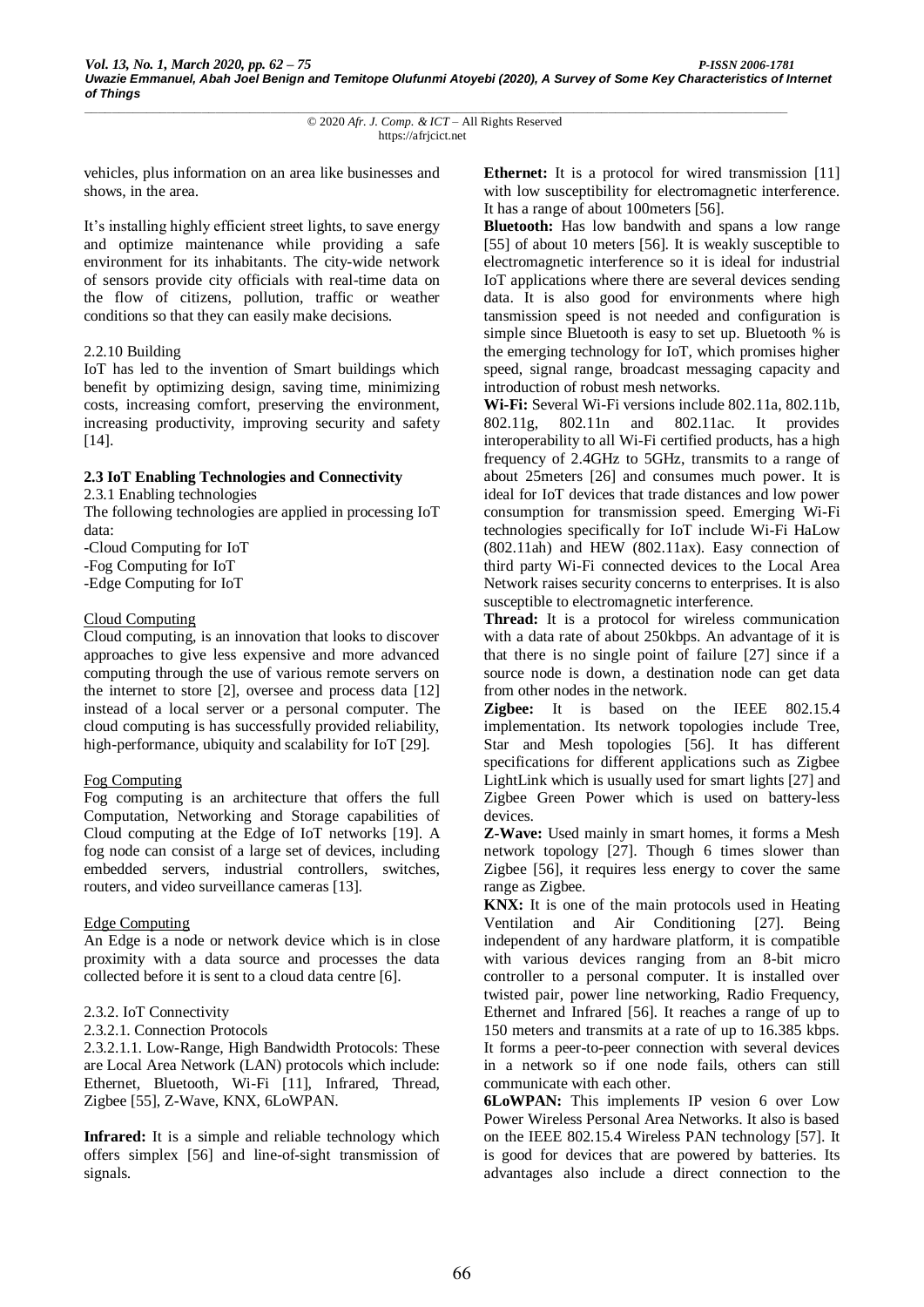Internet and provision of IPv6 security, naming, addressing and translation. It has low data rates of 20, 40 and 250 kbps and supports Star and Mesh topologies.

2.3.2.1.2. Wide-Range, Low Bandwidth:

These are Wide Area Networks (WANs) that include: Low Powered Wide Area Network (LPWAN) and Cellular IoT

LPWAN: It allows for low power consumption over a long distance. A message sent over LPWAN must be small (have small bandwidth) and simple.

LPWAN technologies include: SigFox, LoRaWAN, Symphony Link, Ingenu RPMA, and Weightless.

SigFox: SigFox uses a slow modulation rate to achieve a more extended range. Making it an excellent option where a system only needs to send small and infrequent data [20].

LoRaWAN: Uses the LoRa technology, a radio frequency signal modulation scheme. LoRa is a chip, while LoRaWAN is a software that runs on the chip [20].

Symphony Link: Another software that runs on LoRa. Compared to LoRaWAN, it includes extra features like repeater capability, firmware upgrade over-the-air, removal of duty cycle limit, guaranteed message receipt and dynamic range [20].

Weightless: It is the only truly open-standard that uses the unused part of the spectrum band in and around TV transmissions [8]. Weightless has three versions that serve different purposes: **Weightless-W, Weightless-N,**  and **Weightless-P [20].**

Cellular IoT: Besides serving us with the benefits of calls, sending texts, or accessing the Internet through our mobile devices, cellular networks are applied in many Internet of Things solutions [34].

Cellular IoT technologies include: Cat-1, Cat-0, Cat-M1/Cat-M/LTE-M, NB-IoT/Cat-M2, EC-GSM (formerly EC-EGPRS) and 5G-IoT.

Long Term Evolution (4G), category M1 (LTE-M): uses standard LTE connectivity while preserving resources. It has high data rates, a relatively simple front-end, and works well in roaming applications such as vehicles or drones [20].

Narrowband-IoT (NB-IoT): It uses chipsets which have simpler construction, which reduces its cost. NB-IoT works best in static assets like smart meters [20]. NB-IoT can coexist with GSM and LTE under licensed frequency bands

2.3.2.1.3. Satellite: This uses satellites to connect sensors/devices to the cloud [11]. A single satellite network is capable of effectively providing coverage to the entire planet. A device moving around the world can stay on a single satellite network. Satellite's range reaches remote areas that other communication types cannot reach.

## **2.4. IoT Network Topologies and Data processing Technologies**

Network topologies applicable in an IoT setting include: **Star Topology:** A star network has a router or access point or Gateway in the middle that connects to all the terminals or final nodes [27]. The final nodes transmit their messages to the Gateways, for onward delivery to other final nodes or Gateways

**Point-to-Point (P2P) Topology:** Used to connect two nodes together [27]. It is an extension of the star topology [24]. In this topology, data flows either unidirectionally or bidirectionally between two devices. P2P is not often used in IoT where a node is required to communicate with multiple nodes instead of a single node. P2P is used in traffic data systems, police or fire radios and in some SCADA systems.

**Mesh Topology:** it allows and facilitates direct communication between end devices [27] without the use of an intermediate element. Mesh topology is usually applied in home automation, smart HVAC control, and smart buildings.

## **IoT Data processing Technologies**

Critical insights can be gotten from the data IoT sensors/devices collect. Data processing Technologies like data analytics and machine learning can be powerful tools in doing so.

#### **i. Data Analytics:**

Traditional data analytics is incredible at explaining data. They produce reports or models of past or present events, thereby drawing useful insights for organizations [30]. Data analytics can help in quantifying goals, making intelligent decisions, and measuring success over time.

#### **ii. Machine Learning:**

Machine learning is significant when you know the output you want but you can't select the important input variables to produce that output**.** Machine learning algorithm can be given the goal(s) and data and it would "learn" from the data which factors are essential in accomplishing that goal [30]. Machine learning is also important for accurate future prediction. While the traditional data analytics models are static, machine learning models constantly improve with time as more data is captured and learnt [30]. This makes it very applicable in the IoT domain where data is highly dynamic.

# **2.5. Challenges of IoT Devices**

**-Privacy concerns:** in surveys of IoT consumers, privacy remains a major demand. The IoT ecosystem collects huge and diverse data from individuals and organisations. Privacy concerns in IoT include revelation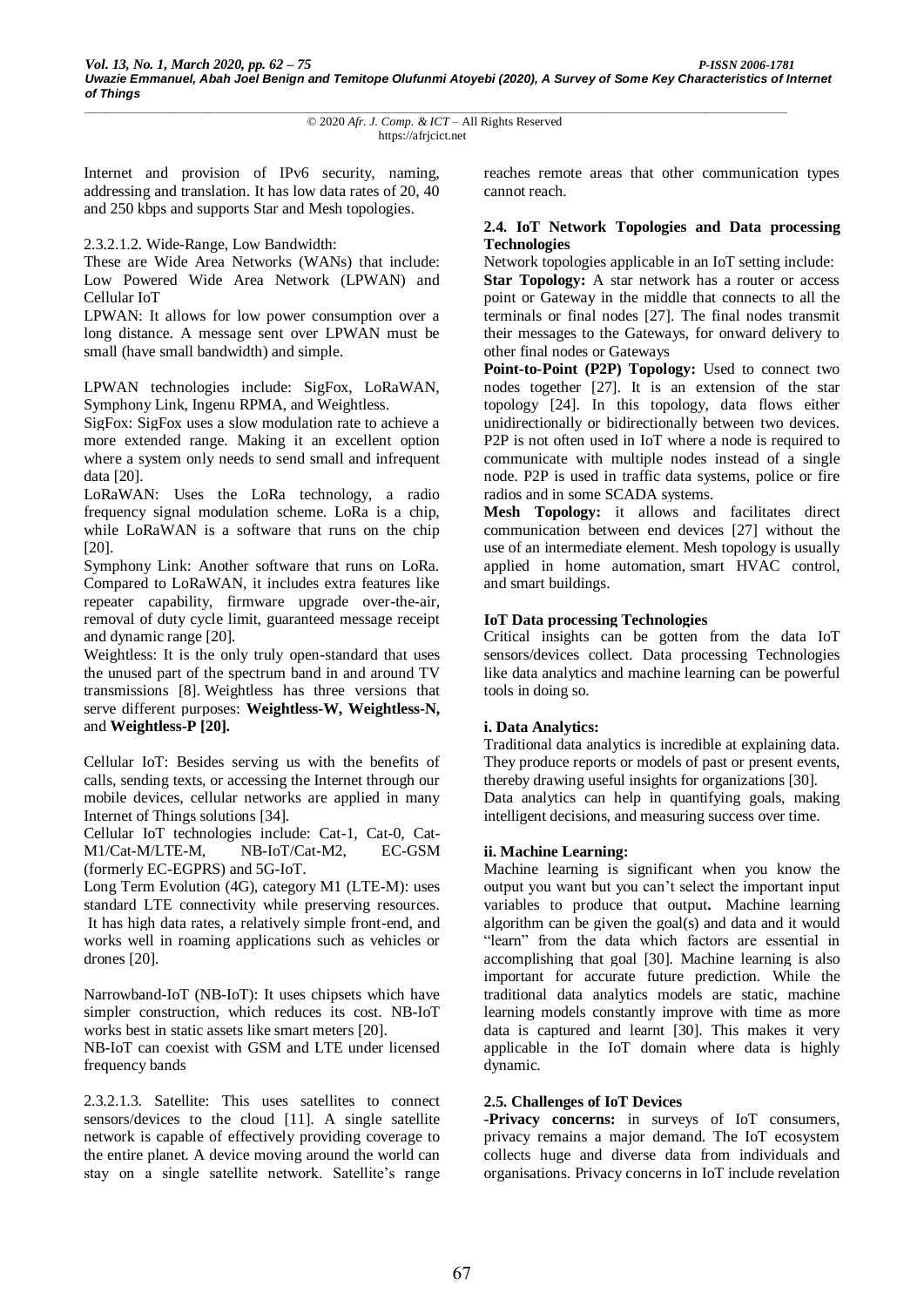of location of people associated with IoT devices; personal information inference through observation of data delivered by IoT; use of real identities of users to generate their soft identities for specific applications [5]. Care must be taken to ensure that the data gets only to the parties permitted by those whose data are collected.

**-Language and Culture: IoT** solution providers should implement IoT solutions [31]. Much of this will relate to the social relationships that will support the use of the technology

**-Legal issues:** The use of IoT devices presents four legal problems – discrimination; privacy; security; and Consent [25]. There are legal questions about the existence of laws able to protect users of IoT devices. Legislative solutions should be provided to answer such questions [26].

**-Intellectual property:** IoT faces several issues relating to Copyright, Patents, Trade secrets and Trade mark.

i. Copyright: This is a law which protects an original work by granting its owner certain exclusive rights (with some limitations and exceptions) over the work.

IoT copyright laws cover the use, ownership and access to data and software. Although some data are not included in a copyright protection, others are eligible for copyright compilation and as such, permission must be taken before they can be copied, distributed, or modified. The restricted access and modification required by copyright may protect the safety, reliability and usability of IoT devices as copyright laws deter counterfeit applications carrying malware. However, copyright protections hamper security research, thereby making consumer security and privacy difficult.

ii. Patents: For IoT to thrive, devices need to connect and communicate with each other using standard technology. Patenting these standard technologies can hamper the growth of IoT. Therefore, policymakers should ensure that patents owned by the inventors are allowed for licensing and cross-licensing to third parties [28].

iii. Trade Secrets: Although any business that doesn't protect its innovation risks losing much of the value it creates, stronger trade secrecy protections may hurt innovation. This is because innovation comes when ideas from different fields, experiences, and organizations are combined [32].

**-Scalability:** The IoT ecosystem is wider than the traditional Internet of Computers Ecosystem. IoT requires some new functions and methods in order to expand for large-scale adoption [61].

**-Standards: T**o allow all actors to equally access and use IoT infrastructures and applications, services, and devices, standards should be available and open [59]. Standard protocol and languages together with consistency in design and architecture of IoT devices is necessary to increase the demand for IoT devices.

**-Cybersecurity:** Compared with traditional networks, IoT increases the attack surface as it connects more devices, software and networks [59]. Despite this, many organisations and individuals underestimate the security risks IoT devices pose to their businesses and lives respectively.

## **Cyber security attacks at the various IoT layers are [16]:**

**Perception Layer Attacks:** Attacks on this layer usually affect the physical components of IoT. They are relatively difficult to carry out because the operations require expensive materials and also, there is need for the attacker to have physical contact with the IoT system to be attacked [17]. Examples of these attacks are: Physical Damage [17], Spoofing, Node Tampering [35], Malicious Node Injection, Malicious Code Injection [36], Tag Cloning, Unauthorized Access to the Tags, Replay Attack [37], Timing Attack [38], Eavesdropping [39], Social Engineering, etc.

**Network Layer Attacks:** This type of attack is targeted at the network of the IoT system. It includes the following: Wormhole attack [40], Flooding, Node Replication [41], Man-In-the-Middle Attack, Denial of Service [42], Traffic Analysis Attack, Sybil Attack, RFID Cloning, RFID Spoofing, Unauthorized Access of RFID, RF interface on RFID [43], Hello Flood Attack, Wormhole Attack, Sleep Deprivation Attack, Sinkhole Attack [44], Routing Information Attack, Selective forwarding [45], Routing Threats [17], Jamming of node in Wireless Sensor Network.

**Processing Layer Attacks:** Attacks in this layer are targeted at data storage and data processing technologies [16]. Common attacks in this layer are: Platform Lower Layer Attack, Unauthorized Service Access, Insider Attack, Virtualization threats [45], Shared Resources.

**Application Layer Attacks:** These are which use malwares like spyware, virus and worms to destroy IoT systems [16]. Common examples of application attacks are: Application layer software vulnerabilities Attack, Phishing Attack, Malicious Scripts Attack, [46] Sniffing Attack, Malicious Code Attack, Denial of Service Attack, Cryptanalysis Attack [47], Side channel Attack, Man In the Middle Attack [48].

# **III. DISCUSSION**

# **Future of IoT**

International Data Corporation (IDC) predictions about the IoT in 2025. IDC estimates that in 2025, there will be 41.6 billion connected IoT devices [23], generating 79.4 zettabytes (ZB) of data [21]. Data from IoT devices will grow at a compound annual growth rate (CAGR) of 28.7% over 2018 to 2025 forecast period. In that period, Video surveillance data will grow at a compound annual growth rate of 60% [21].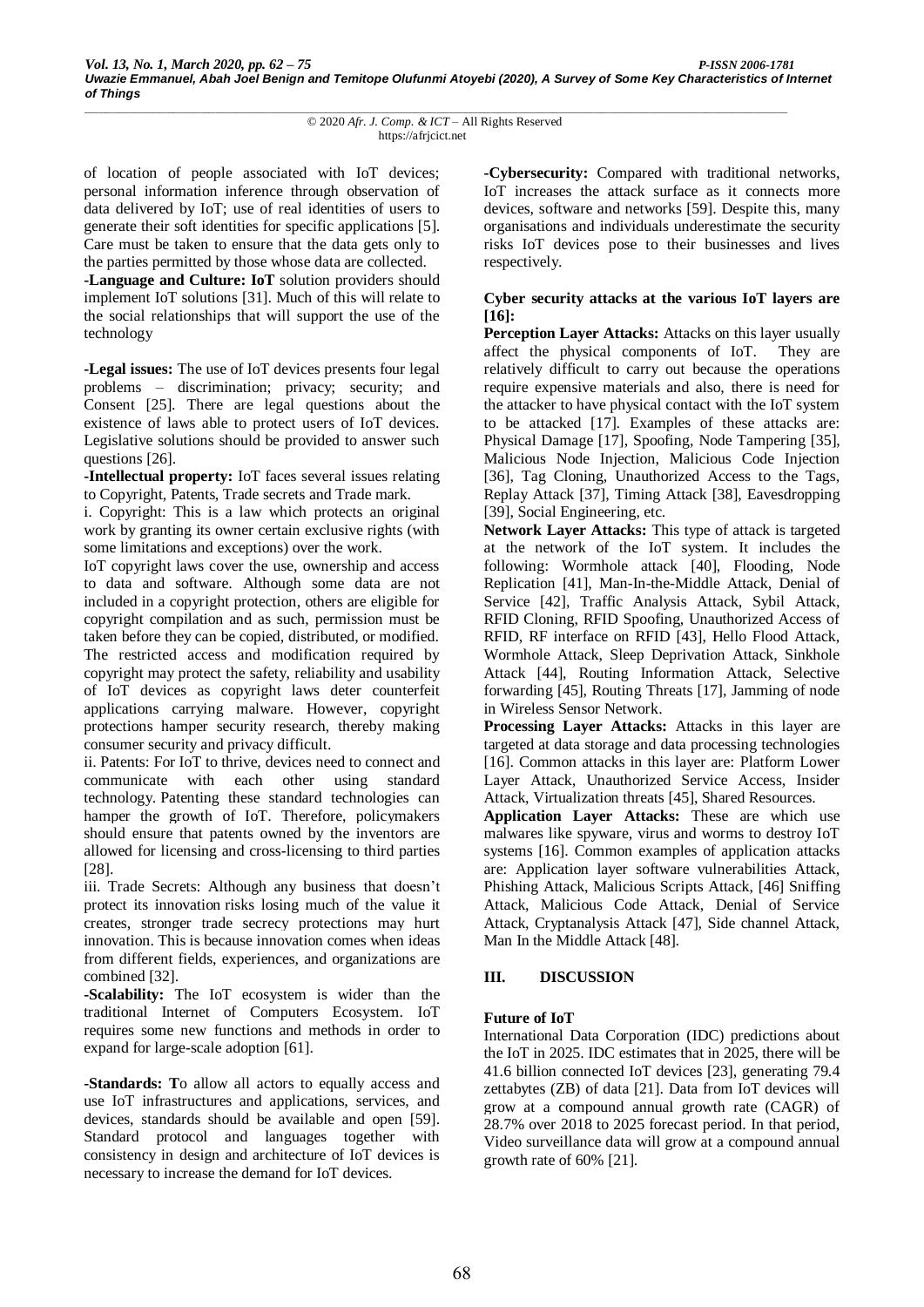Deployment of 5G networks [22] (offering low latency, dense coverage, and high bandwidth) as well as analytics applications [21] for enterprise, government and consumer use will bring about the data surge. Other predictions [22] also include:

-By 2025, it is estimated that there will be more than to 21 billion IoT devices

-Cybercriminals will continue to use IoT devices to facilitate DDoS attacks

-More cities will become "smart"

-Artificial intelligence will continue to become a bigger thing

-Routers will continue to become more secure and smarter

-5G Networks will continue to fuel IoT growth

-Cars will get even smarter

-IoT-based DDoS attacks will take on more dangerous forms

-Security and privacy concerns will drive legislation and regulatory activity

# **IV. CONCLUSION**

With the development of the Internet and Internet-based applications, it now seems impossible to operate in any scenario without interaction with the internet. The IoT would allow for the automation of everything around us in a bid to improve the quality of life. In this paper, a comprehensive survey of IoT has been presented, including its definition, components, architectures, application, enabling technologies, connectivity, network topologies, challenges, and predictions about its future. Also, new holistic IoT equation is introduced in this paper.

The main purpose of this survey is to provide a clear, comprehensive, and deep understanding of IoT, with the roles of the different components that constitute the IoT. This has been achieved by outlining the breadth of topics that IoT entails, and highlighting areas that remain unresolved. This, in turn, should provide a good foundation for researchers and practitioners who are interested to gain an insight into the IoT technologies in an effort to further promote its development.

#### **REFERENCES**

[1] L. Atzori, A. Iera, and G. Morabito, "Understanding the Internet of Things: definition, potentials, and societal role of a fast evolving paradigm," *Ad Hoc Networks*, vol. 56, pp. 122-140, 2017.

[2] Farheen Fatima, Batul Naeem Husain, Mohammed Azharuddin and Mohammed Abdul Mabood, "Internet of things: A Survey on Architecture, Applications, Security, Enabling Technologies, Advantages & Disadvantages" *International Journal of Advanced*  *Research in Computer and Communication Engineering*, Vol. 4, Issue 12, December 2015.

[3] Abah Joshua, Uwazie Emmanuel Chinanu and Alu Esther Samuel, "Security Considerations in High-end IoT Operating Systems: Case Study of Raspbian and Windows 10 IoT Core" *International Conference on Applied ICT*, Lead City University, Ibadan, Vol. 1, pp1- 8, 2017.

[4] Andreas Elvstam, Daniel Nordahl. *Operating systems for resource constraint Internet of Things devices: An evaluation*. Faculty of Technology and Society Computer Engineering, Malmo University, Sweden, 2016

[5] Ovidiu Vermesan, Peter Friess, "Internet of Things: Converging Technologies for Smart Environments and Integrated Ecosystems" River Publishers, 2013.

[6] Weisong Shi, Jie Cao, Quan Zhang, Youhuizi Li, and Lanyu Xu, "Edge Computing: Vision and Challenges", IEEE Internet of Things Journal, Vol. 3, No. 5, October 2016, pp. 637-646.

[7] D. Evans, "The Internet of Things: How the next evolution of the Internet is changing everything," CISCO White Paper, vol. 1, pp. 1–11, 2011.

[8] OpenLearn, "Internet of Everything", The Open University, 2019, Retrieved November 2, 2019, Available at www.open.edu/openlearn/science-mathstechnology/internet-everything/content-section-overview

[9] [Oluwatosin Ahmed](https://www.sciencedirect.com/science/article/abs/pii/S138912861830851X#!) Amodu, [Mohamed](https://www.sciencedirect.com/science/article/abs/pii/S138912861830851X#!) Othman. "Machine-to-Machine Communication: An Overview of Opportunities", Computer Networks, Vol. 145, pp. 255- 276, 2018.

[10] Machine to Human Communication, Evince Development, Retrieved February 21, 2020, Available At [https://evincedev.com/machine-to-human](https://evincedev.com/machine-to-human-communication/)[communication/](https://evincedev.com/machine-to-human-communication/)

[11] IoT 101, "An Introduction to the Internet of Things", 2018, First Edition, Leverege LLC.

[12] Emmanuel Uwazie, Okonkwo Ogechukwu, Ambrose Nwosu, Uche Mbanaso, 2019, "Survey of Cloud Computing in Nigeria and Recommendation for Future Development", ICT FOR ALL, *International Conference on Applied ICT*, Lead City University, Ibadan, vol. 2, pp. 125-143.

[13] Computing, F. The internet of things: Extend the cloud to where the things are. In *Cisco White Paper*; Cisco: Charlotte, NC, USA, 2015.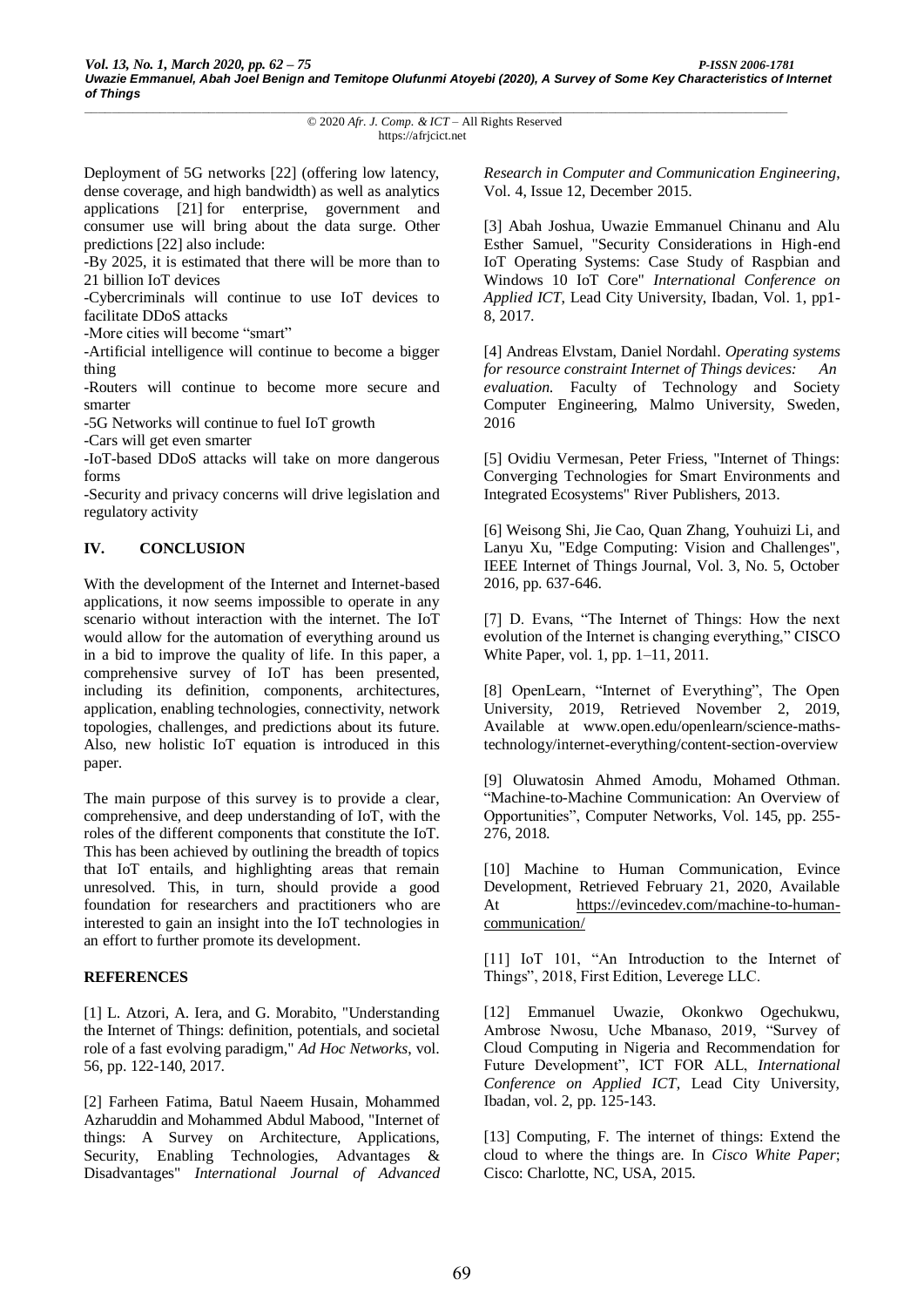[14] The Government Office for Science, "The Internet" of Things: making the most of the Second Digital Revolution" A report by the UK Government Chief Scientific Adviser, 2014

[15] Knud Lasse Lueth, October 31, 2014 "IoT market segments – Biggest opportunities in industrial manufacturing" IoT Analytics, Retrieved September 21, 2018**,** Available at [https://iot-analytics.com/iot-market](https://iot-analytics.com/iot-market-segments-analysis/)[segments-analysis/.](https://iot-analytics.com/iot-market-segments-analysis/)

[16] Uwazie Emmanuel Chinanu, Onoja Emmanuel Oche, Joy O. Okah-Edemoh, "Architectural Layers of Internet of Things: Analysis of Security Threats and Their Countermeasures", Academic Research Publishing Group, *Scientific Review*, Vol. 4, Issue. 10, pp: 80-89, 2018.

[17] Ioannis Andrea, Chrysostomos Chrysostomou, and George Hadjichristofi. "Internet of things: Security vulnerabilities and challenges." *Computers and Communication (ISCC), 2015 IEEE Symposium on IEEE, 2015,* 

[18] D. Conzon, T. Bolognesi, P. Brizzi, A. Lotito, R. Tomasi, and M. Spirito. "The VIRTUS middleware, An XMPP based architecture for secure IoT communications." In *21st Inter. Conf.on Computer Communications and Networks, Munich, Germany.* pp. 1-6, 2012.

[19] OpenFog Architecture Team, Elements of an Open, Interoperable Architecture for Fog, Fog World Congress, Santa Clara, California, October 30, 2017.

[20] Calum McClelland, August 17, 2018, IoT Connectivity – Comparing NB-IoT, LTE-M, LoRa, SigFox, and other LPWAN Technologies, Retrieved June 21, 2019, Available at [https://www.iotforall.com/iot-connectivity-comparison](https://www.iotforall.com/iot-connectivity-comparison-lora-sigfox-rpma-lpwan-technologies/)[lora-sigfox-rpma-lpwan-technologies/](https://www.iotforall.com/iot-connectivity-comparison-lora-sigfox-rpma-lpwan-technologies/)

[21] Larry Dignan, "IoT devices to generate 79.4ZB of data in 2025, says IDC", ZDNet, June 18, 2019, Retrieved August 21, 2019, Available at [https://www.zdnet.com/article/iot-devices-to-generate-](https://www.zdnet.com/article/iot-devices-to-generate-79-4zb-of-data-in-2025-says-idc/)[79-4zb-of-data-in-2025-says-idc/](https://www.zdnet.com/article/iot-devices-to-generate-79-4zb-of-data-in-2025-says-idc/)

[22] Steve Symanovich, "The future of IoT: 10 predictions about the Internet of Things", Norton by Symantec, Retrieved September 21, 2019, Available at [https://us.norton.com/internetsecurity-iot-5-predictions](https://us.norton.com/internetsecurity-iot-5-predictions-for-the-future-of-iot.html)[for-the-future-of-iot.html](https://us.norton.com/internetsecurity-iot-5-predictions-for-the-future-of-iot.html)

[23] "41.6 billion IoT devices will be generating 79.4 zettabytes of data in 2025" [Help Net Security,](https://www.helpnetsecurity.com/author/helpnet/) June 21, 2019, Retrieved October 21, 2019, Available at https://www.helpnetsecurity.com/2019/06/21/connectediot-devices-forecast/

[24] Jekishan K. Parmar, Ankit Desai, "IoT: Networking Technologies and Research

Challenges", *International Journal of Computer Applications* (0975 - 8887), Volume 154 - No.7, November 2016.

[25] Chike Chike, 2018/01/20, "The Legal Challenges of Internet of Things", BOOK, DOI 10.13140/RG.2.2.31475.84004

[26] Abo Bakr, Ahmed, A. Azer, Marianne, "IoT ethics challenges and legal issues", BOOK, 2017/12/01, 233- 237, DOI - 10.1109/ICCES.2017.8275309

[27] Stefan Marksteiner, Vıctor Juan Exposito Jimenez, Heribert Vallant, Herwig Zeiner, 2017, An Overview of Wireless IoT Protocol Security in the Smart Home Domain, JOANNEUM RESEARCH Forschungsgesellschaft mbH, DIGITAL - Institute for Information and Communication Technologies, Graz, Austria.

[28] Amit Aggarwal, Karan Bhutani, (Nov 2, 2016), Intellectual Property issues and Internet of Things (IoT), Effectual Services, Retrieved November 2, 2019, Available at a state of  $\alpha$  at a state of  $\alpha$  at a state of  $\alpha$  at a state of  $\alpha$ http://www.effectualservices.com/blog/intellectualproperty-issues-and-internet-of-things-iot/

[29] Farhoud Hosseinpour, Payam Vahdani Amoli, Juha Plosila, Timo Hämäläinen, and Hannu Tenhunen. 2016, "An Intrusion Detection System for Fog Computing and IoT based Logistic Systems using a Smart Data Approach." *International Journal of Digital Content Technology and its Applications (JDCTA),* vol. 10, No. 5.

[30] Calum McClelland, [\(Apr 30, 2018\)](https://medium.com/iotforall/data-analytics-vs-machine-learning-90d93dc06291?source=post_page-----90d93dc06291----------------------), "Data Analytics vs. Machine Learning", IoT For All,. Retrieved January 2, 2019, Available at https://medium.com/iotforall/dataanalytics-vs-machine-learning-90d93dc06291

[31] Kim Walker, "The legal considerations of the internet of things", ComputerWeekly.com 16 Jul 2014, Available at https://www.computerweekly.com/opinion/The-legalconsiderations-of-the-internet-of-things

[32] Andrea Contigiani, David H. Hsu, (January 29, 2019), "How Trade Secrets hurt innovation" Retrieved October 2, 2019, Available At https://hbr.org/2019/01/how-trade-secrets-hurtinnovation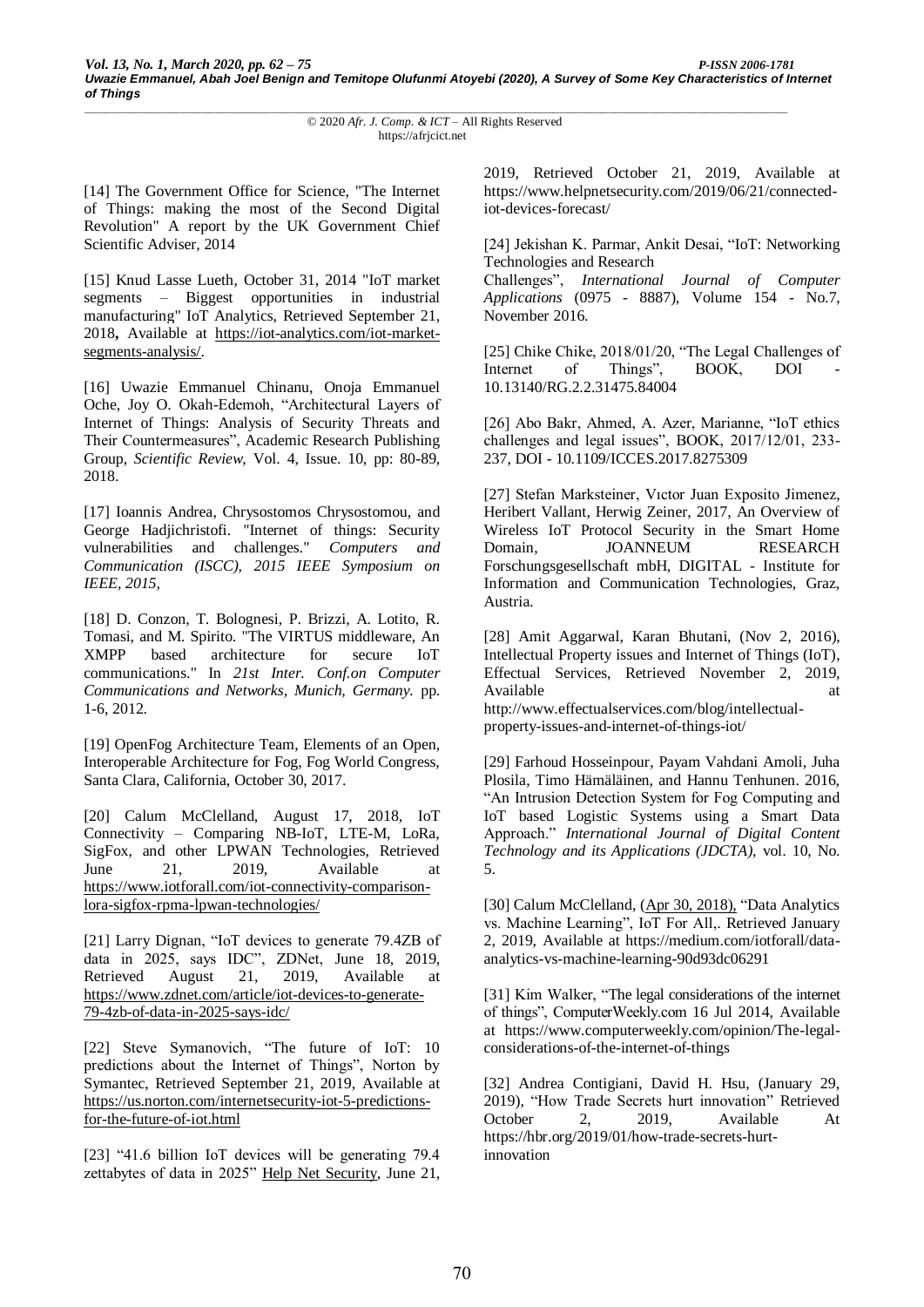[33] [Vikrant Bhateja,](https://www.amazon.ca/s/ref=dp_byline_sr_book_1?ie=UTF8&field-author=Vikrant+Bhateja&search-alias=books-ca) [João Manuel R.S. Tavares,](https://www.amazon.ca/s/ref=dp_byline_sr_book_2?ie=UTF8&field-author=Jo%C3%A3o+Manuel+R.S.+Tavares&search-alias=books-ca) [B.](https://www.amazon.ca/s/ref=dp_byline_sr_book_3?ie=UTF8&field-author=B.+Padmaja+Rani&search-alias=books-ca)  [Padmaja Rani,](https://www.amazon.ca/s/ref=dp_byline_sr_book_3?ie=UTF8&field-author=B.+Padmaja+Rani&search-alias=books-ca) V. Kamakshi Prasad and K. Srujan Raju. *Proceedings of the Second International Conference on Computational Intelligence and Informatics*: ICCII 2017 Paperback – Jul 24 2018.

[34] [Calum McClelland](https://www.iotforall.com/author/calummcclelland/) (May 21, 2018), "The Power of Cellular Technologies in IoT", Retrieved October 2, 2019, Available At https://medium.com/iotforall/thepower-of-cellular-technologies-in-iot-a2a65048bec8

[35] J. Jin, J. Gubbi, S. Marusic, and M. Palaniswami. "An information framework for creating a smart city through the internet of things." *IEEE Internet of Things Journal,* vol. 1, pp. 112–121, 2014.

[36] M. Leo, F. Battisti, M. Carli, and A. Neri. "A federated architecture approach for internet of things security." In *Euro Med Telco Conference (EMTC), Naples.* pp. 1-5, 2014.

[37] D. Zegzhda. and T. Stepanova. "Achieving internet of things security via providing topological sustainability." In *Science and Information Conference (SAI), London.* pp. 269-276, 2015.

[38] P. K. Manadhata and M. W. Jeannette. "An attack surface metric Software Engineering." *IEEE Transactions,* vol. 37.3, pp. 371-386, 2014.

[39] K. D. Soumya and B. Christian. "Securing datatweet IoT architecture elements." pp. 1-3, 2014.

[40] N. C. Gaitan, V. G. Gaitan and I. Ungurean. "Gradual development of an IoT architecture for realworld things." *2015 IEEE European Modelling Symposium,* pp. 344-349, 2015.

[41] Andrea Zarella and Lorenzo Vangelista. "Internet of things for smart cities." *IEEE Internet Things,* vol. 1, pp. 22-32, 2014.

[42] S. Raza, S. Dequenne, T. Chung, T. Voigt and U. Roedig. "Securing Communication in with compressed IPsec." *DCOSS. IEEE,* pp. 1-8, 2011.

[43] A. Juels. "RFID security and privacy, a research survey." *IEEE Journal on Selected Areas in Communications,* vol. 24, pp. 381- 394, 2006.

[44] D. S. G. Lessa, V. T., da, C. R. G., Guimarães, L. Z. Granville and L. M. R.Tarouco. "A DTLS-based security architecture for the Internet of Things." *IEEE Symposium on Computers and Communication (ISCC), Larnaca,* pp. 809-815, 2015.

[45] D. Singh, G. Tripathi, and A. J. Jara. "A survey of internet-of-things, future vision, architecture, challenges and services." *Proc. IEEE World Forum on Internet of Things,* pp. 287–292, 2014.

[46] M. Ma, P. Wang, and C. H. Chu. "Data management for an internet of things, challenges." In *IEEE International Conference on and IEEE Cyber, IEEE, 2013.*

[47] S. Raza, L. Seitz, D. Sitenkov, and G. Selander. "S3K, Scalable security with symmetric keys—DTLS key establishment for the internet of things." *IEEE Transactions on Automation Science and Engineering,*  vol. 13, pp. 1270-1280, 2016.

[48] W. Shi. "Edge computing, Vision and challenges." *IEEE Internet of Things,* vol. 3, pp. 637-646, 2016.

[49] P. P. Ray, "A survey on Internet of Things architectures". *Journal of King Saud University – Computer and Information Sciences, 2016*, Retrieved February 23, 2020, Available At http://dx.doi.org/10.1016/j.jksuci.2016.10.003

[50] Ikenna Uzoma Ajere and Charles Ikerionwu, 'A Survey of Wireless Communication Technologies for IoT-based Healthcare Systems', *African Journal of Computing & ICT*, Vol. 12, No. 2, pp. 1-18, 2019.

[51] Curtin University, "*IoT World Forum – Barcelona"*, Cisco Video Portal*.* Retrieved February 23, 2020, Available At https://video.cisco.com/detail/video/2902033808001/iotworld-forum---barcelona?autoStart=true&q=barcelona

[52] Rita Sharma, "Top 15 Sensor Types Being Used Most By IoT Application Development Companies", Retrieved March 3, 2020, Available At https://www.finoit.com/blog/top-15-sensor-types-usediot/

[53] AVSystem (August 27, 2019), "Top Sensor Types Used in IoT", Retrieved March 3, 2020, Available At https://www.avsystem.com/blog/iot-sensors-iotactuators/

[54] K. Mekki, E. Bajic, F. Chaxel, F. Meyer, A comparative study of LPWAN technologies for largescale IoT deployment, ICT Express (2018), https://doi.org/10.1016/j.icte.2017.12.005

[55] Rashmi Sharan Sinha, Yiqiao Wei, Seung-Hoon Hwang, "A survey on LPWA technology: LoRa and NB-IoT", ICT Express, 1 March 2017.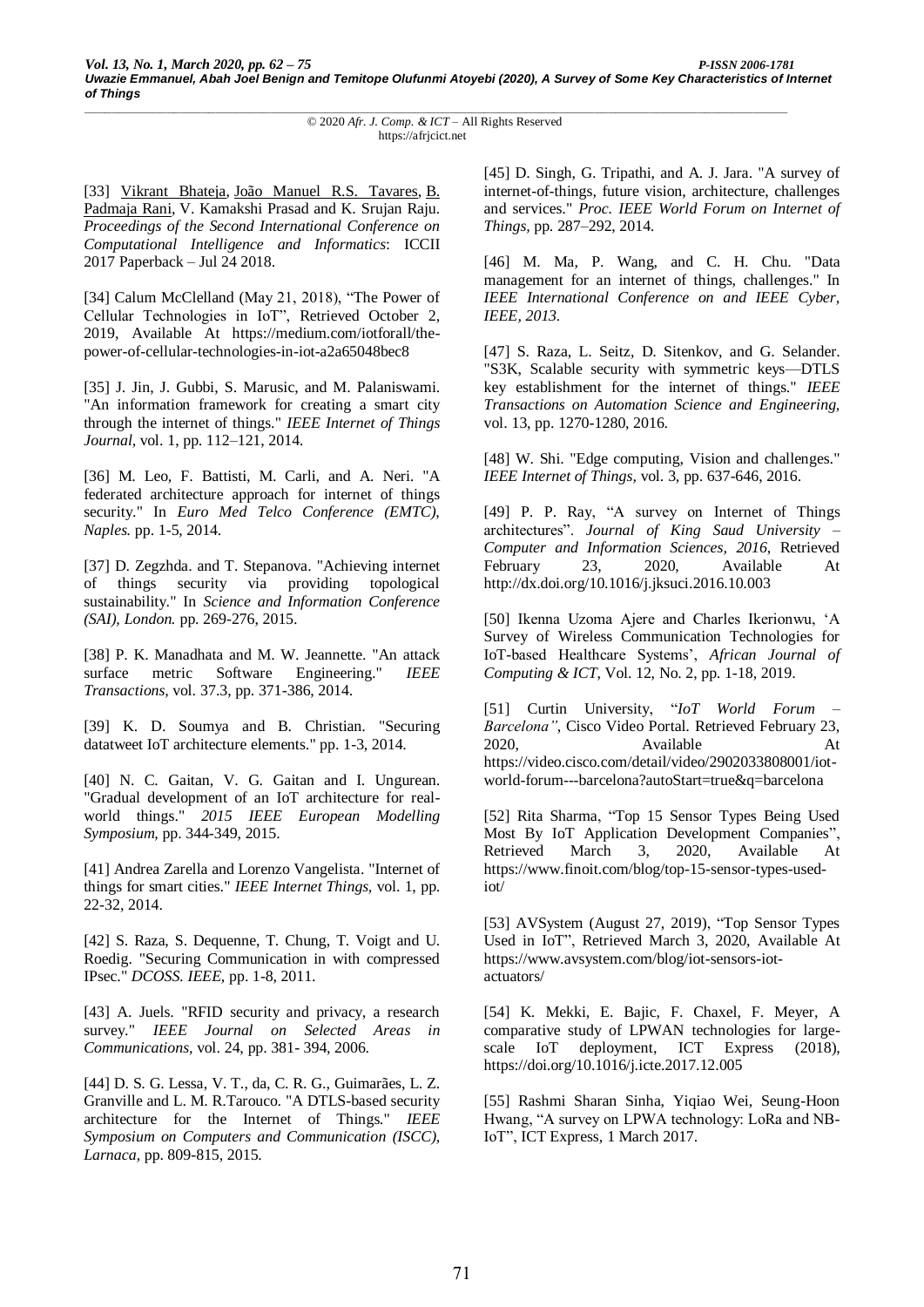[56] Experts at DEKRA, [Jun 20, 2017](https://medium.com/iotforall/smart-home-protocols-thread-zigbee-z-wave-knx-and-more-71efa4b410e1?source=post_page-----71efa4b410e1----------------------) "Smart Home Protocols Explained Thread, Zigbee, Z-Wave, KNX and More", Retrieved March 16, 2020, Available At https://medium.com/iotforall/smart-home-protocolsthread-zigbee-z-wave-knx-and-more-71efa4b410e1

[57] Jie Lin, Wei Yu, Nan Zhang, Xinyu Yang, Hanlin Zhang, and Wei Zhao, "A Survey on Internet of Things: Architecture, Enabling Technologies, Security and Privacy, and Applications", IEEE Internet of Things Journal, Vol. 4, No. 5, October 2017

[58] GSM Association, July 2014, "Understanding the Internet of Things (IoT)", Connected Living, www.gsma.com.

[59] Shanzhi Chen, Hui Xu, Dake Liu, Bo Hu, and Hucheng Wang, "A Vision of IoT: Applications, Challenges, and Opportunities With China Perspective", IEEE Internet of Things Journal, Vol. 1, No. 4, August 2014 349

[60] Bill Chamberlin (August 26, 2015), "An Intelligent Internet of Things = A Smarter Planet

", Retrieved March 26, 2020, Available At http://www.billchamberlin.com/building-a-smarterplanet-through-an-intelligent-internet-of-things/

[61] Rachita Kansal, 2018, "A Survey on Internet of Things: Related Future Technologies, Applications, Challenges and Security Risks", *IJEDR*, Volume 6, Issue 4.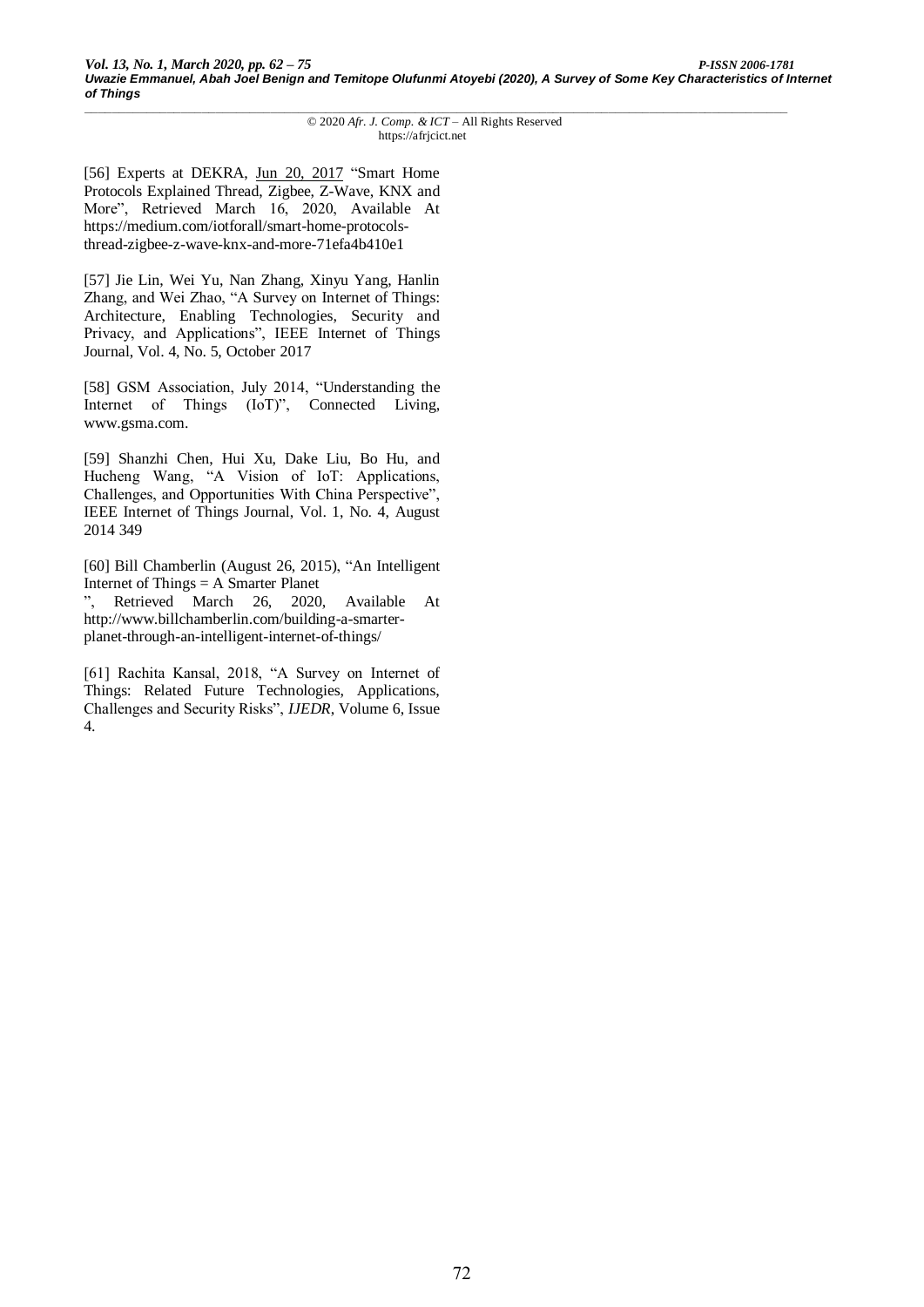Table 2: Types of data collected, sensors, Applications and IoT devices involved

| S/N            | <b>TYPE</b>                   | <b>SENSORS</b>                                                                                                      | <b>APPLICATIONS</b>                                                                                                                                                                                                                                            | <b>IoT</b><br><b>DEVICES</b>                                                                                         |
|----------------|-------------------------------|---------------------------------------------------------------------------------------------------------------------|----------------------------------------------------------------------------------------------------------------------------------------------------------------------------------------------------------------------------------------------------------------|----------------------------------------------------------------------------------------------------------------------|
| $\mathbf{1}$   | Sound, audio and<br>acoustics | ultrasonic<br>sensor,<br>transceivers                                                                               | Detecting<br>sounds, speech<br>recognition,<br>measurement and<br>location of echo,<br>detection of<br>presence or<br>absence of<br>objects and<br>measurement of<br>distance                                                                                  | Cameras,<br>headsets,<br>speakers                                                                                    |
| $\overline{2}$ | Temperature and<br>thermal    | Galvanic skin<br>response<br>sensor,<br>infrared<br>sensor,<br>Thermistors,<br>Pyrometer,<br>Thermocouple<br>$[52]$ | Detecting<br>temperature<br>values [53] and<br>amount of heat                                                                                                                                                                                                  | Heaters,<br>Refrigerators,<br>Air<br>conditioners,<br>Cameras,<br>wearables,<br>smart home,<br>connected<br>vehicles |
| 3              | Motion and<br>Orientation     | Accelerometer,<br>Gyroscope                                                                                         | Detecting motion<br>of objects [52],<br>measuring<br>acceleration and<br>reacting to<br>velocity, sense<br>rotation and<br>change in<br>orientation,<br>camera<br>stabilization, 3-D<br>character<br>animation, sports<br>science, tracking<br>in mobile games | Video and<br>mobile<br>games,<br>smartphones,<br>electric<br>keyboard,<br><b>Smart</b><br>buildings<br>$[53]$        |
| 4              | Optic, light and<br>imaging   | Photoresistors,<br>Photodiodes,<br>Phototrasistors,                                                                 | Detecting<br>distance, absence<br>or presence of                                                                                                                                                                                                               | cameras [52],<br>webcams,<br>smartphones                                                                             |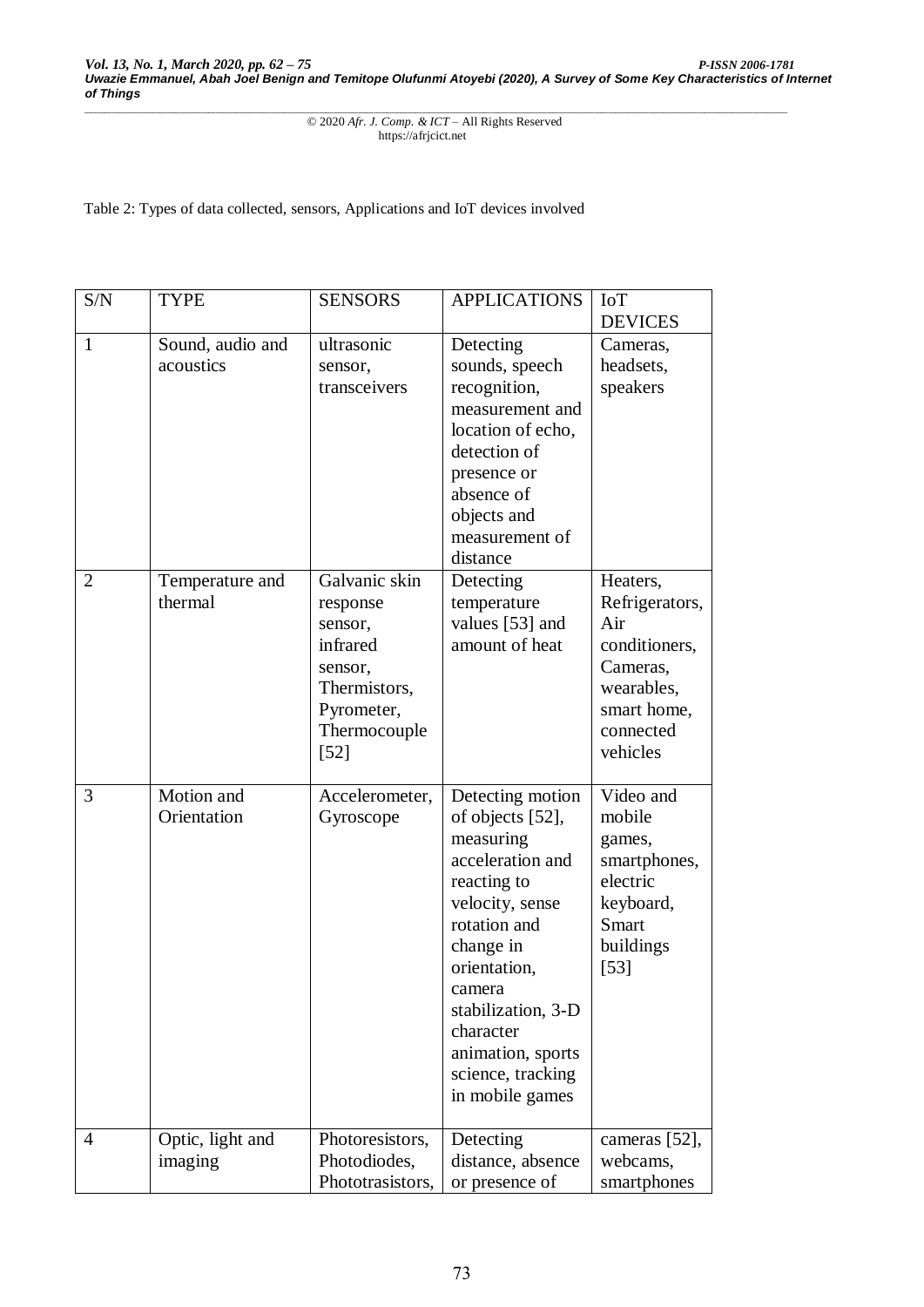|   |                                     | Image sensor<br>for HD video<br>data.                                                                                      | objects,<br>converting light<br>into a signal and<br>vice versa,<br>measuring<br>various outputs<br>using light,<br>thermal imaging,<br>video images                                                                                                                               |                                                                                                        |
|---|-------------------------------------|----------------------------------------------------------------------------------------------------------------------------|------------------------------------------------------------------------------------------------------------------------------------------------------------------------------------------------------------------------------------------------------------------------------------|--------------------------------------------------------------------------------------------------------|
| 5 | Proximity, position<br>and presence | Inductive<br>sensor,<br>Capacitive<br>sensor,<br>Photoelectric<br>sensor,<br>Ultrasonic<br>sensor $[52]$ ,<br>GPS receiver | detecting height<br>and width,<br>determining the<br>distance between<br>objects [53],<br>sensing UV<br>index and<br>ambient light,<br>long range<br>proximity,<br>detecting heart<br>rate or pulse,<br>motion with 2-D<br>or 3-D gestures,<br>providing<br>positional<br>feedback | wearables,<br>cameras,<br>smartphones,<br>game<br>consoles,<br>connected<br>vehicles                   |
| 6 | Pressure and force                  | Piezoresistive<br>transducers                                                                                              | detecting touch<br>and contact<br>pressure, sensing<br>pressure applied<br>$[52]$ , measuring<br>force and weight,<br>virtual reality,<br>gesture<br>recognition,<br>video and mobile<br>gaming                                                                                    | cameras,<br>smart home,<br>security<br>devices,<br>touch screen<br>devices                             |
| 7 | Flow of liquid,<br>chemical and gas | Chemiresistor,<br>Breathalyzer<br>$[52]$ ,<br>Hygrometer                                                                   | detecting room<br>humidity,<br>measuring the<br>flow of a liquid<br>or gas, sensing<br>and monitoring<br>dangerous<br>chemical<br>elements [52]                                                                                                                                    | cameras,<br>smartphones,<br>smart home,<br>security<br>systems,<br>connected<br>vehicles,<br>wearables |